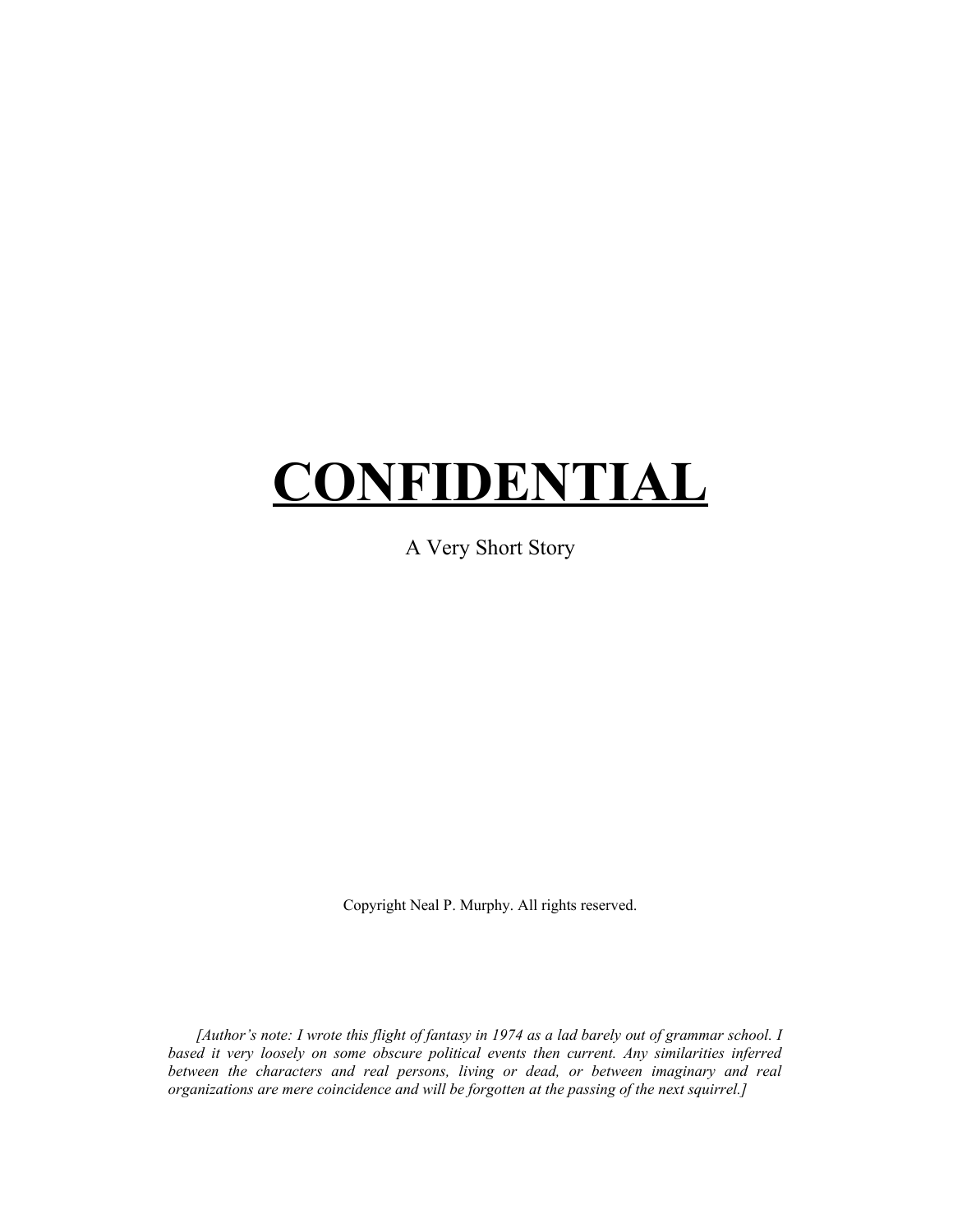Office of: Jim de Shrink, MD, Psychiatrist

Patient: Mr. Jack Dane

To whom it may concern:

Mr. Jack Dane has this psycho problem. Every other night, since the watergate broke open, he has these weird nightmares. In these nightmares, he dreams that a wizard, who calls himself Tricky Noxim, is out to get him. The following is one of the frightening dreams that he related to me.

"Roast and toast! Roast and toast! Roast and toast!" chanted Mr. Noxim, while he prepared his next dinner. Mr. Dane was turning on the spit, and becoming quite dizzy.

"I'm getting very dizzy! Let me off this thing!" pleaded Jack.

"Nothing doing. I am determined to get my revenge on you and your pals," stated Mr. Noxim, firmly. He reached for the tobasco sauce, and sprinkled some on Jack.

"Achoo!!" sneezed Jack. "Please let me off!!"

Tricky replied, "Okay, I'll let you off; that'll be when you're done."

Jack was, by this time, really complaining. "But it just isn't fair! Why couldn't you have taken one of them first?"

"Just shut up, will ya? I'm too busy to have a conference," said Mr. Noxim. Tricky noticed that the flames were getting low, so he pumped the bellows and, soon, he had a blazing fire going again.

For several minutes he wafted in the aroma of crackling, smoking flesh, and exclaimed, "My, that does smell so appetizing!"

Jack calmly asked, "How can I smell appetizing?" As you can see, he is beginning to lose his mind.

Tricky noticed that Jack was golden brown, so he decided to turn off the energy crisis. He needed the fuel to run his private Boening 707 around the country.

"Is my back red? I think it is burned," said Mr. Dane. "May I have a glass of water? I'm hot!"

"Hi! I'm Tricky! How are you?" joked Mr. Noxim. "I'll give you a glass of nice, ice cold water later, if I remember, that is. Hee! Hee!"

Tricky checked Jack's temperature, and upon finding that he was still too hot to eat, he strolled down to the Toocamp River to wash his hands, there-by allowing Jack to cool off a little. While he was scrubbing his hands, he resumed the chant, "Roast and toast! …." He skipped happily back to the table, chanting away. Tricky set the table, using all the proper utensils. (He was a very mannerly wizard, you know; maybe not too civilized, but very mannerly!) Mr. Noxim carefully checked to make sure that he had plenty of milk to go along with Jack. Happily humming to himself, he hopped over to the cooking area. He took Jack off the super-sized chicken rotor, and placed him on a wagon.

"Well, Jack, I have decided that I should at least be fair and grant you your last wish. Ever since you began, you wanted me to let you off. So, I am letting you get off the rotor, and climb onto the wagon. Good luck!"

"Yea! Thanks!" replied Jack.

Tricky started up the ten horsepower tractor and drove over to the table, hauling Mr. Dane behind.

Again he resumed the chant, "Roast and toast! ….", while he was hoisting Jack up onto the table. He sauntered over to the pentagon shed and fetched his giant electric knife and his twenty-five horsepower chain saw. Tricky planned to use the knife to slice through the crispy skin and the tender flesh, and the saw to cut the thick cranium to get at the juicy brain meat. Then he reached for the salt, set it within reach, and began chuckling to himself, fairly audibly, as he proceeded with the carving.

While all this was going on, Jack noticed that his three pals were getting fairly neurotic. They were pacing the floor and trying to break down the door of the cell they were in. The cell was right near the